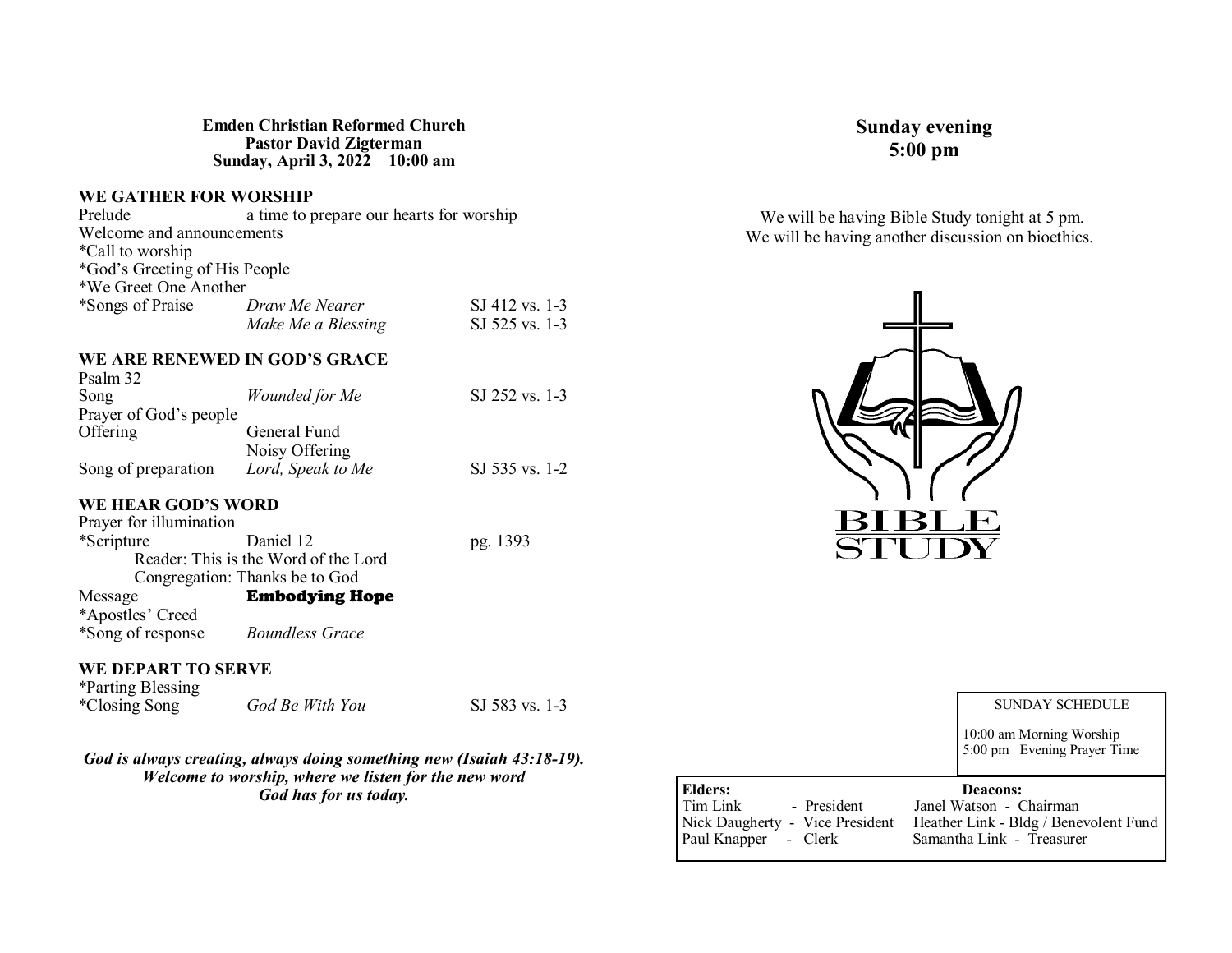#### **ReFrame Ministries**

Family Fire - Family Fire is an online community exploring Spirit-led family, marriage, parenting, in-laws, blended families, and intimacy. Find encouraging articles and devotions at familyfire.com. Subscribe for regular email updates and connect with our Family Fire community on Facebook.

Groundwork: The Complete Sufficiency of the Cross - Christ's sacrifice is completely sufficient to satisfy God's wrath, and yet, sometimes we forget. Join Groundwork as we study Isaiah 53:6; Galatians 2:20-21, 3:1-3, 3:24-27, & 6:14-15; and Romans 5:9-11 & 6:1-4 to discuss the source of this truth, how we can keep our fears at bay, and how we can keep a right perspective about our salvation and our deeds. Listen now at GroundworkOnline.com and subscribe to Groundwork's weekly emails for future episodes.

# **Faith Formation Ministries**

At-Home Faith Practices Reflection Tip - Reflection and Discussion Starter—the Practice of Celebrating: Read Psalm 103:1-5 and ponder or discuss the following questions. When you look at your "inmost being," how often do you find yourself in "celebration mode"? What might you do to celebrate every day? Can you picture yourself "crowned with love and compassion"? Try that during your next prayer time. (For more on faith practices from Faith Formation Ministries, visit bit.ly/ FaithPracticesProject)

# **Resonate Global Mission**

Give to Resonate Now and Double Your Impact - Don't miss out on an opportunity to double your gift to God's mission! Your gift will be matched dollar for dollar when you give to our special campaign at www.resonateglobalmission.org/MatchMyGift. The work of God's mission has changed a lot in the past 2 years but you can help the CRC respond and adapt through Resonate Global Mission.

Emden Christian Reformed Church 320-329-3932 PO Box 390–518 5th Street NW Renville, MN 56284 e-mail: emdencrc@gmail.com web site www.emdencrc.org Secretary: Judy C Groen (320) 905-3921 e-mail: j.k.groen56284@gmail.com All Bulletin announcements due by Thursday noon. **Pastor David's office hours: Tuesday - Thursday 8:30 am—12:00 Pastor's Pastors Cell: 320-400-3023 e-mail: davidzigterman029@gmail.com** 

**Doug & Anne Groen** *Greeters*<br>Brad Link *Sound Syste* Donna Fuls *Nursery* Layla Lewis

# **TODAY**<br>
Doug & Anne Groen<br> **Greeters**Curt & Judy Groen

**Sound System** Todd Groen General Fund *Offering* Bldg & Benevolent Fund Todd & Jane Groen *Coffee Hour* Duane & Verla Mulder

# **CHURCH CALENDAR**

Wednesday, April 13 6:30 pm *Council Meeting* April 14 *Maundy Thursday Service -* meal (6pm) service (7pm)

# **CHURCH FAMILY**

Deedee Johnson's correction on phone number: **620**-339-0116.

Char Groen has moved to Carris Health Center. Her new address is: Carris Health Care Center 1801 Willmar Ave SW, Willmar, MN 56201 idal Shou

Please join us for an Open House Bridal shower for Alannah Parmer bride-to-be of Nick Daugherty on Saturday April 23 from 9:30-11:30 at Emden CRC in Renville. The couple is registered at Bed, Bath & Beyond and Target. Please bring your favorite recipe to share with the bride!



# **CHURCH ANNOUNCEMENTS**



These are the dates for Sunday School for the remainder of **SCHOOL** the year:  $4/10$  (Palm Sunday),  $4/24$ ,  $5/8$ ,  $5/22$ 

We will be continuing in-person worship. You can watch our services on our Facebook page: https://www.facebook.com/emdencrc. The sermon will continue to be made available on the website.

Next Sunday, April 10, we will be hearing a message on Matthew 21:1-17.



We will be having Bible Study tonight at 5 pm. I will attempt to lead another discussion on bioethics.



There is a sign-up sheet on the back table for those who want to buy an Easter Lily to help decorate the sanctuary this Easter.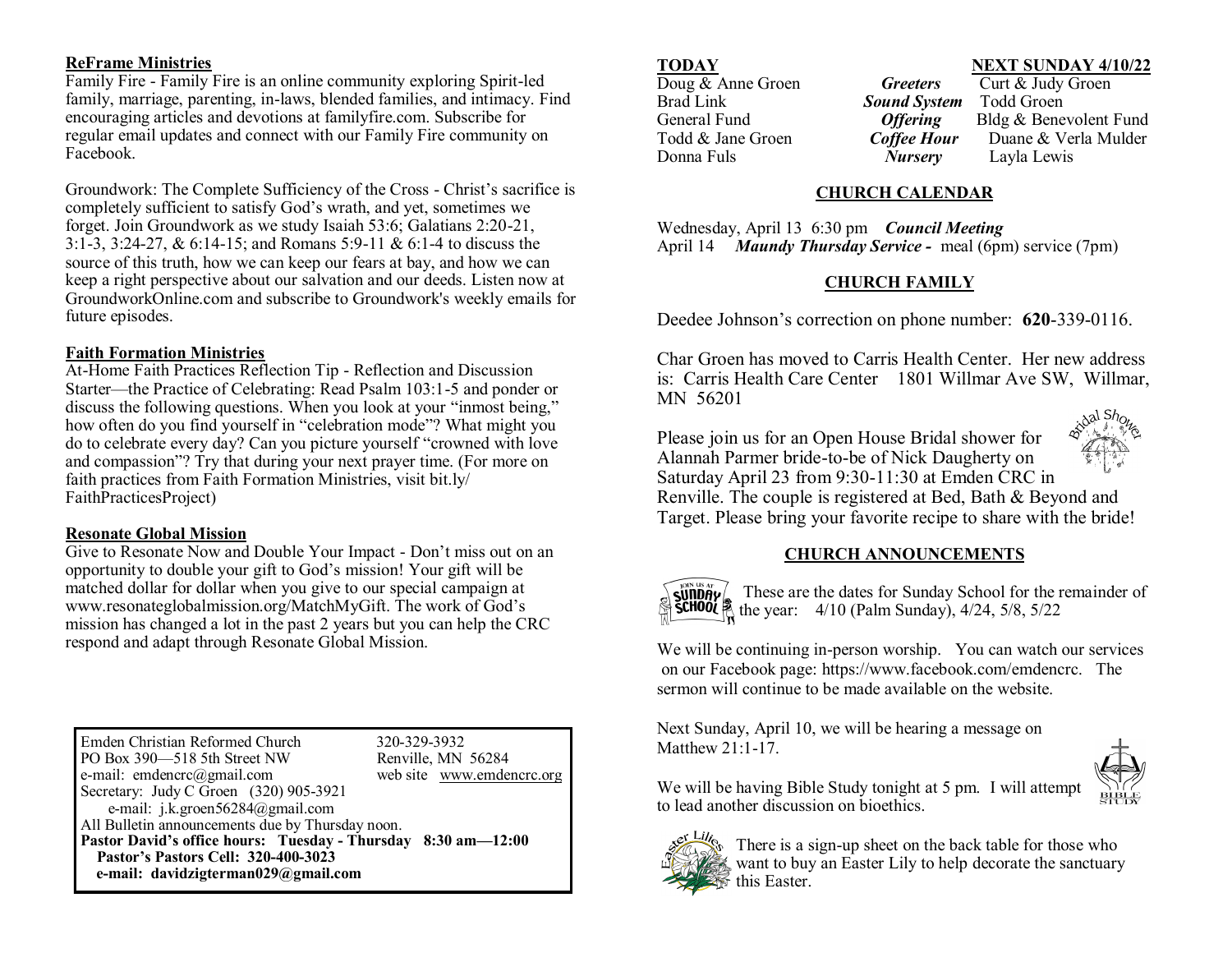Special Offering to support those in Ukraine will take place Sunday, April 10th. These gifts will be directed to the Luke Society's Ukrainian ministries in Rivne



(200 miles west of Kiev - this city has been bombed, they continue to provide support in their ministry center there despite the "nightmare" they are living in), Munkacs (far west - has been seeing many refugees in the Medical Clinic and is helping to provide shelter, food and clothing for refugees), and Luhansk (far east - has been under Russian rule since 2014 and continue to their work of crossing the border to minister to Russian people). They express deep gratitude for prayers during this difficult time in Ukraine today.



Please consider this prayer challenge each night at 8:00 pm to **PRAY FOR THE PRAY FRAY FOR STATE PRAY FOR STATE OF STATE OF STATE OF STATE OF STATE OF STATE OF STATE OF STATE**<br>THE PRAY FOUR END.

Emden coffee mugs are here! Those who have paid ahead of time should check their mailbox. If you would like to purchase one, see Heather Link. The cost is \$8



# **COMMUNITY ANNOUNCEMENTS**

Thank you so much for all your prayers, cards, gifts and posts on Joel's Caring Bridge page during his recent hospitalization! We are truly blessed with the care and concern from friends and family around the World!

Joel is continuing to heal and according to his Doctors, we won't see his full healing potential until this Fall!

We praise God for His healing power and our "Family in Christ" who have carried us through this difficult Season! God is Good! God is Faithful! In Christ, Joel & Gail Roelofs

The CMCS Drama Department will present *The Nit Wits* on Thursday & Friday evenings, April 7 & 8 at 7:00 pm. Tickets will go on sale Tuesday, March 15 at 1:00 pm. Tickets may be purchased at the High School office or ordered via email at theater@cmcschool.org. Tickets are \$7/adult and \$5/student (pre-school and younger are free. Dinner Theater tickets are sold out. Tickets must be paid for and picked up at the High School office within one week of ordering.

**Friendship Bible Class**, Monday night, April 4 - 7 pm at the Rock Of Life CRC. Cookies, Pat, Helene

# **CMCS Annual Meeting - April 12**

Constituents of CMCS are invited to attend the Annual Meeting on Tuesday, April 12 at 7:00pm in the Event Center. Copies of the Annual Report and absentee ballots will be available at the main office.

*Enlivening the Dry and Weary Heart of Our Churches*: A one-day event for congregational members and leaders to learn about and discuss together the current reality of congregational ministry and how to move forward with a renewed heart as a congregation, as pastors and leaders and as those who support our youth. There will be two dates and locations to choose from. Both events will run 9 am to 3 pm, with doors opening at 8:30. Lunch will be provided and there is no registration fee. Dates & Location:

Saturday, April 9 @ Faith CRC in New Brighton, MN. Register by March 26.

Speakers include:

Dr. Syd Hielema (Director of Connections Project with the CRCNA) Pastor Mark Brouwer (Pastor of Bethel CRC and Director of Renew Resources)

Pastor Travis Deur (Pastor of Faith Formation and Youth leader at Faith CRC)

Registration: Please email Trudy Ash (tash@crcna.org) with your name and the date you will be attending so we know who to expect for lunch by the deadlines listed above. This event is sponsored by the Classical Home Missions Team of Classis Lake Superior.

**Expanding our view of service**

We often think of serving in terms of Matthew 25: supplying food and clothing; caring for the sick, incarcerated and other "least of these" members of society — serving Jesus in the process. But we also can serve him with our unique talents and by doing things we love.

For example, Ged King, a barber in England, devotes some of his time off to giving homeless people free haircuts. Imagine Jesus saying, "For my hair was long and scraggly, and you cut it"  $-$  or "My heart was lonely, and you played music to lift my spirits. I could no longer read small print, and you read to me. I have to work two jobs, and you invited my child to spend afternoons crafting with you. My car broke down, and you repaired it." Then the King will say, "Come, you who are blessed by my Father … whatever you did for one of the least of these brothers and sisters of mine, you did for me" (Matthew 25:34, 40, NIV;